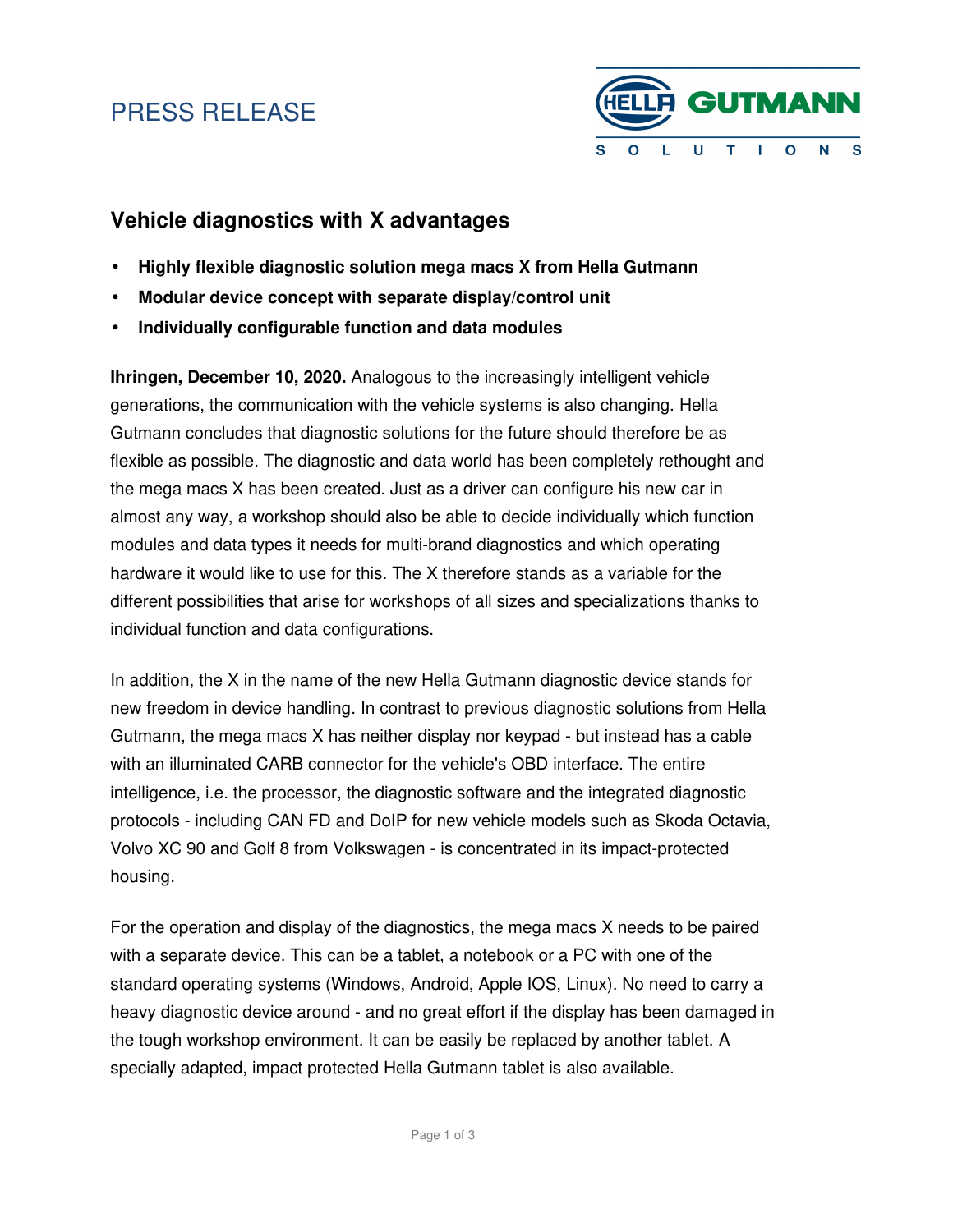## PRESS RELEASE



In terms of content, the mega macs X masters exactly those functions that the user has defined through his individual configuration via the offered SDI software X1 to X5 and license modules\* X1 to X5. If a workshop wants to start with the minimum functions read/delete error code and internet-based diagnosis (DoIP), he should choose the smallest package. Later upgrades to X2 to X5 are possible at any time. Then over the air activations let the mega macs X grow with the dynamic needs of the workshop. The possibilities range all the way to a top-quality diagnostic solution at the level of the mega macs 77 SDI with guided measurements. This can even be exceeded by new functions and data types for ADAS and lighting systems as well as e-mobility. Thanks to the secure networking capability of the mega macs X, the user always has all the data he needs on the vehicle available directly at his workplace.

An integrated bracket allows the mega macs X to be positioned on the side window of the vehicle, thus ensuring a stable Wifi connection to the display/control unit at all times, even on vehicles with chrome-plated windshields. During diagnosis, a green LED scroll bar on the front and rear of the device confirms active vehicle communication. Other functions are signaled by illumination patterns of the so-called swoosh. A circumferential cable duct and a magnetic surface for fixing the CARB connector make the diagnostic device a compact unit when not in use, which can be neatly placed on the inductive charging station.

\* Name and scope of the license packages may vary from country to country

**Note:** You can also find this text and related images in our press database at: www.hella-gutmann.com/de/hella-gutmann/presse/ or www.hella.com/press